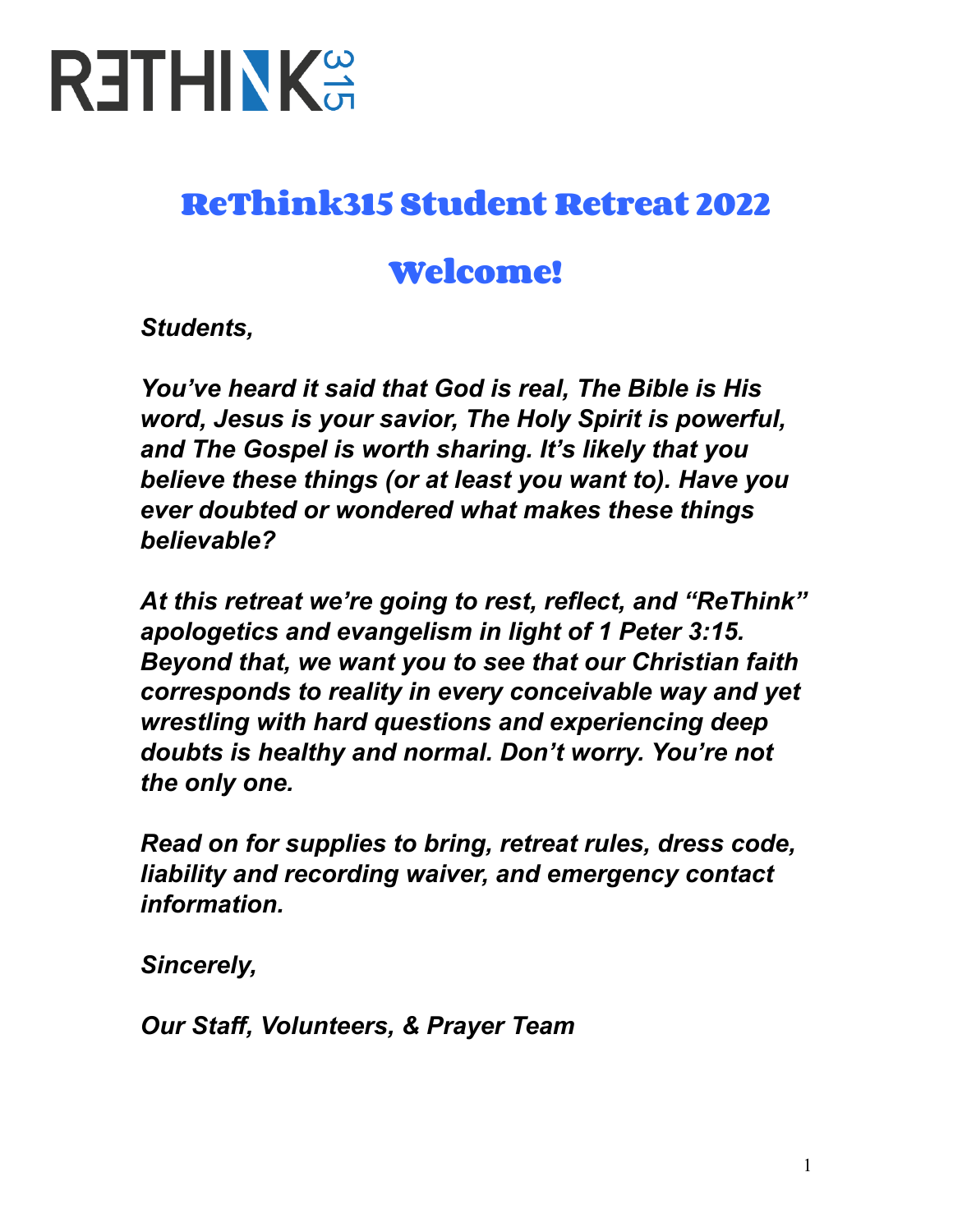

# **What Should I Bring?**

## **Mandatory Items:**

1. Bring all your own personal hygiene items. Bedding and Towels are provided but you can bring your own if you prefer.

2. Bring enough indoor/outdoor clothes for 4 days and 3 nights. It will likely be warm outside and cool inside, so bring a light jacket.

3. Bring a notebook, pens, and/or pencils. You will be taking notes and journaling.

- 4. Bring a sack lunch for Fri. June 24. All other meals are provided.
- 5. Bring your Bibles!

## **Optional Items:**

- 1. Snacks are allowed but be prepared to share with your roommate.
- 2. Devices are allowed but don't expect to use them very often.
- 3. Lightweight acoustic musical instruments are allowed.

**NOTE: Neither ReThink315 or Toddhall are responsible for items lost, stolen, or left behind. Be wise and be responsible!**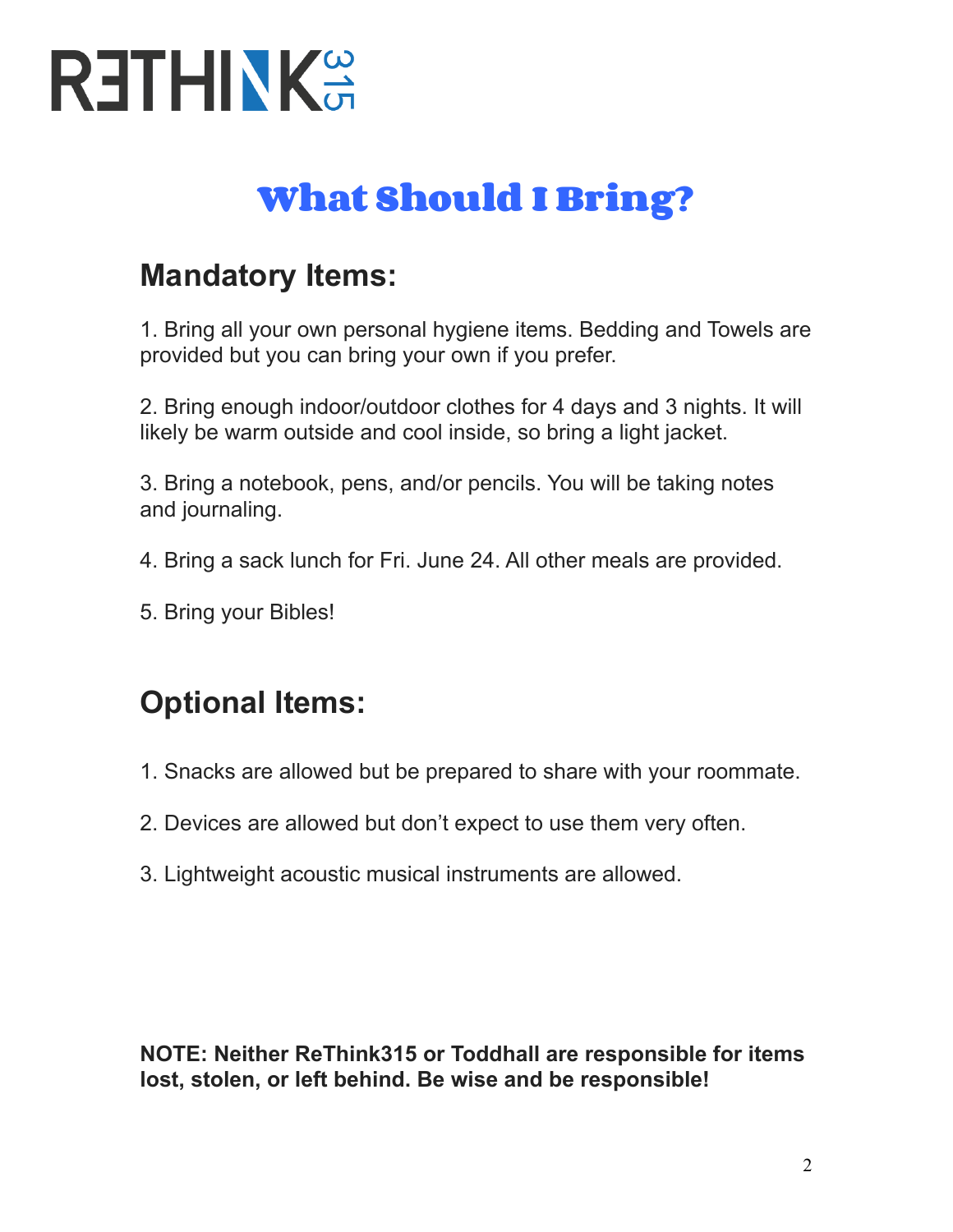

## **What Are The Rules?**

Students will be treated like responsible adults until we see irresponsible and childish behavior. Use your head, don't act foolish, and don't embarrass yourself (or your family).

1. No weapons of any kind (including pocket knives).

- 2. No matches, lighters, fireworks, etc.
- 3. No cigarettes, alcohol, or illegal drugs.

4. No roaming. Students are not permitted anywhere on the grounds except in those areas designated to us.

5. No males in female rooms/bathrooms and no females in male rooms/bathrooms.

6. No inappropriate displays of affection between students.

7. No fighting, bullying, or disrespectful talk. Students will treat leaders and each other with love and respect.

8. No insubordination. Students must follow all reasonable directions given by leaders and speakers promptly and politely.

**NOTE: We reserve the right to send students home for conduct we deem to be inappropriate, unpleasant, or dangerous in any way. No refunds will be given.**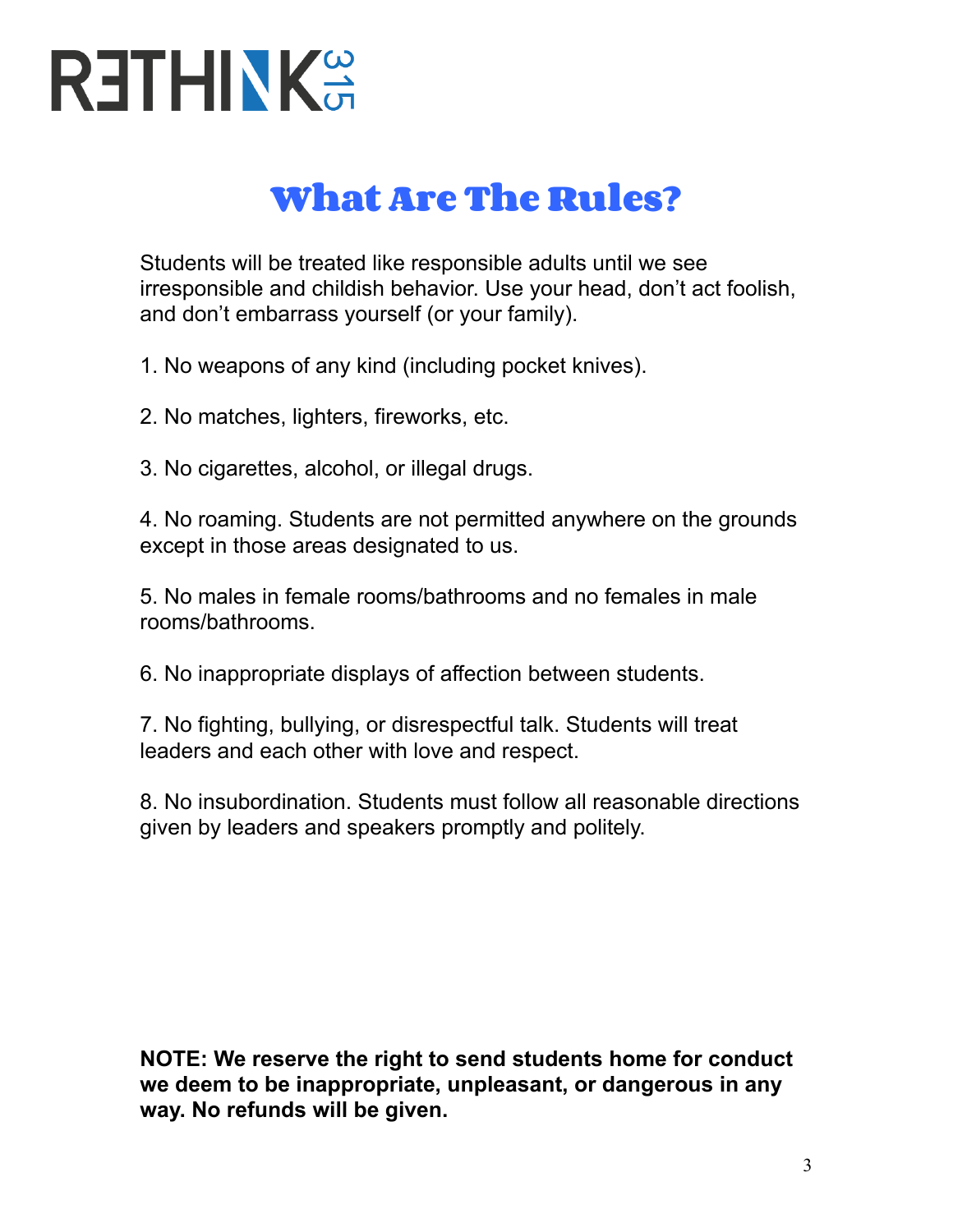# **RETHINKS**

# **What's the Dress Code?**

#### **For the Guys:**

1. Shirts should have short or long sleeves, should be long enough to cover your waistline (no midriff or underwear visible), and should not be see-through or have large holes.

2. Jeans or pants should not be sheer, have large holes, and should be worn high enough so that the waistline is covered by your shirt. Please avoid short shorts.

#### **For the Girls:**

1. Shirts should have short or long sleeves, should be long enough to cover your waistline (no midriff, breast, or underwear visible), and should not be see-through or have large holes.

2. Jeans, pants, or dresses should not be sheer, have large holes, and should be worn high enough so that the waistline is covered by your shirt. Please avoid short shorts and short skirts.

#### **For Everyone:**

1. In the privacy of your room, sleeping attire doesn't necessarily need to meet the above guidelines. However, if you are sharing a room, we ask that you USE YOUR BEST JUDGEMENT and respect your roommates!

2. Bring a light jacket or hooded sweatshirt just in case.

3. Pack for indoor as well as outdoor activity.

**NOTE: "A real desire to believe all the good you can of others and to make others as comfortable as you can will solve most of the [modesty] problems." - C.S. Lewis**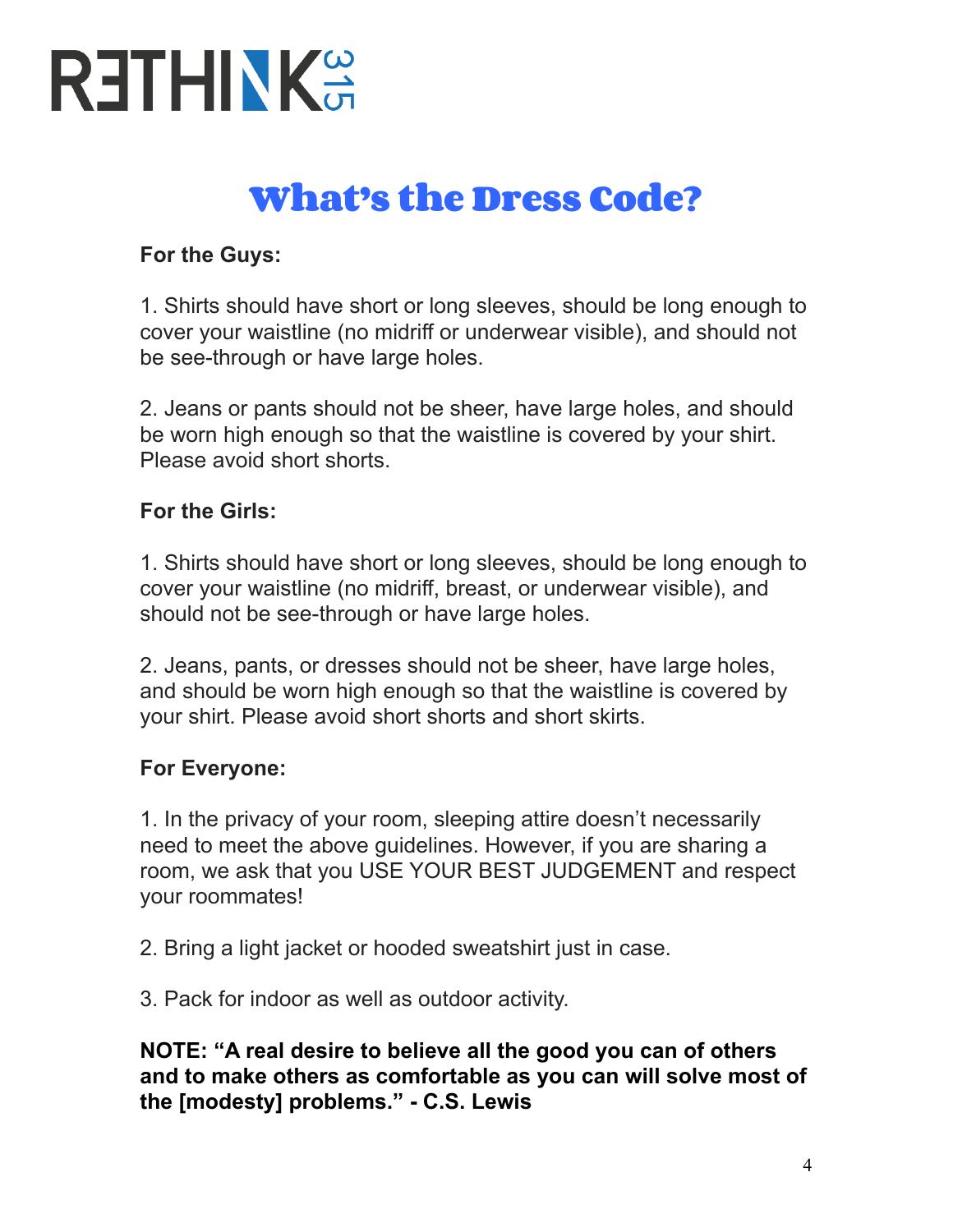# **RETHINKS**

# **Legal Stuff**

By completing and initialing your submission form you agreed to this waiver and release.

ReThink315 RELEASE, PARTICIPANT WAIVER, AND HOLD HARMLESS AGREEMENT

1. This Release, Participant Waiver, and Hold Harmless Agreement (this "Release"), in favor of ReThink315, a Missouri state-chartered corporation (together with its Board of Directors, officers, agents, volunteers, other students, third parties, or employees, the "Releasees").

2. The Parent, Legal Guardian, and/or Participant desires that the Participant take part in activities related to the ReThink315 student retreat (the "Activity"). The Parent, Legal Guardian, and/or Participant, in consideration for receiving permission to participate in the Activity, hereby freely, voluntarily, and without duress release, waive, forever discharge, and hold harmless Releasees from any and all liabilities, claims and demands of whatever kind or nature, either in law or in equity, which arise or may hereafter arise with respect to Participant's participation in the Activity, travel to and from the Activity, or while on the premises owned or leased by Releasees, including injuries sustained as a result of the negligence and future negligence of Releasees. Participant hereby certifies that Participant is able to participate in the Activity and knows of no medical, physical, or mental reason Participant should not participate. Participant is fully aware that there are inherent risks involved with the Activity, and chooses to voluntarily participate in Activity with full knowledge that said Activity may be hazardous to Participant and Participant's property. Participant hereby voluntarily assumes the risk of injury, harm, or death with respect to the Activity and releases Releasees for all liability for injury, illness, death, or property damage resulting from Participant's participation in the Activity. Participant further agrees to indemnify and hold harmless the Releasees for any loss, liability,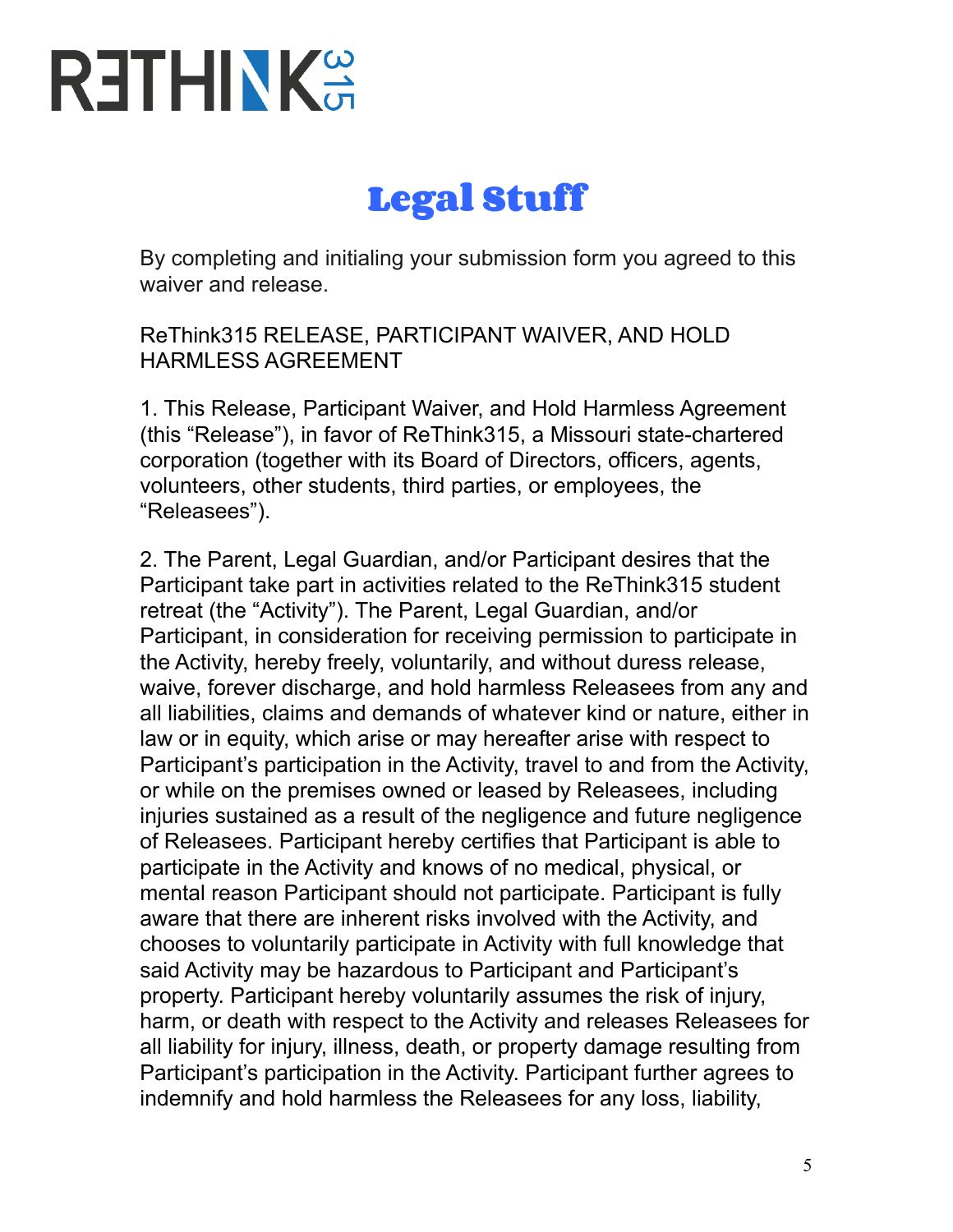# **RETHINKS**

damage or costs, including court costs and attorney's fees that may occur as a result of Participant's participation in the Activity.

3. Participant hereby authorizes Releasees' staff and other medical personnel to take any action deemed necessary in case of emergency medical situations. Participant acknowledges that Releasees may not maintain insurance covering circumstances arising from Participant's participation in the Activity or any event related to that participation. As such, Participant is aware that he or she should review Participant's personal insurance coverage and that Participant's personal insurance will be used when applicable.

4. It is the express intent of Participant that this document shall bind the members of Participant's family and Participant's spouse, if Participant is alive, and Participant's heirs, assigns and personal representatives, if Participant is deceased.

5. In signing this Release, Participant acknowledges and represents that he or she has read this Release, acknowledges that he or she has the right to review it with his or her own legal counsel, understands it, and signs it voluntarily as his or her own free act and deed. No oral representations, statements, or inducements apart from the foregoing agreement that has been reduced to writing have been made with respect to the subject matter hereof. Participant executes this Release for full, adequate and complete consideration fully intending to be bound by the same, now and in the future.

6. Participant gives consent for Participant to be included in audio recordings, photographs, and/or videos taken by Releasees, students, and/or other news media with respect to Participant's participation in the Activity. Participant agrees and acknowledges that such pictures, video, and other media are the property of Releasees and might appear in promotional materials and publications.

7. All other terms notwithstanding, this Release does not release, and expressly excludes from its terms, claims, liabilities, or causes of action which are non-releasable under applicable state or federal laws.